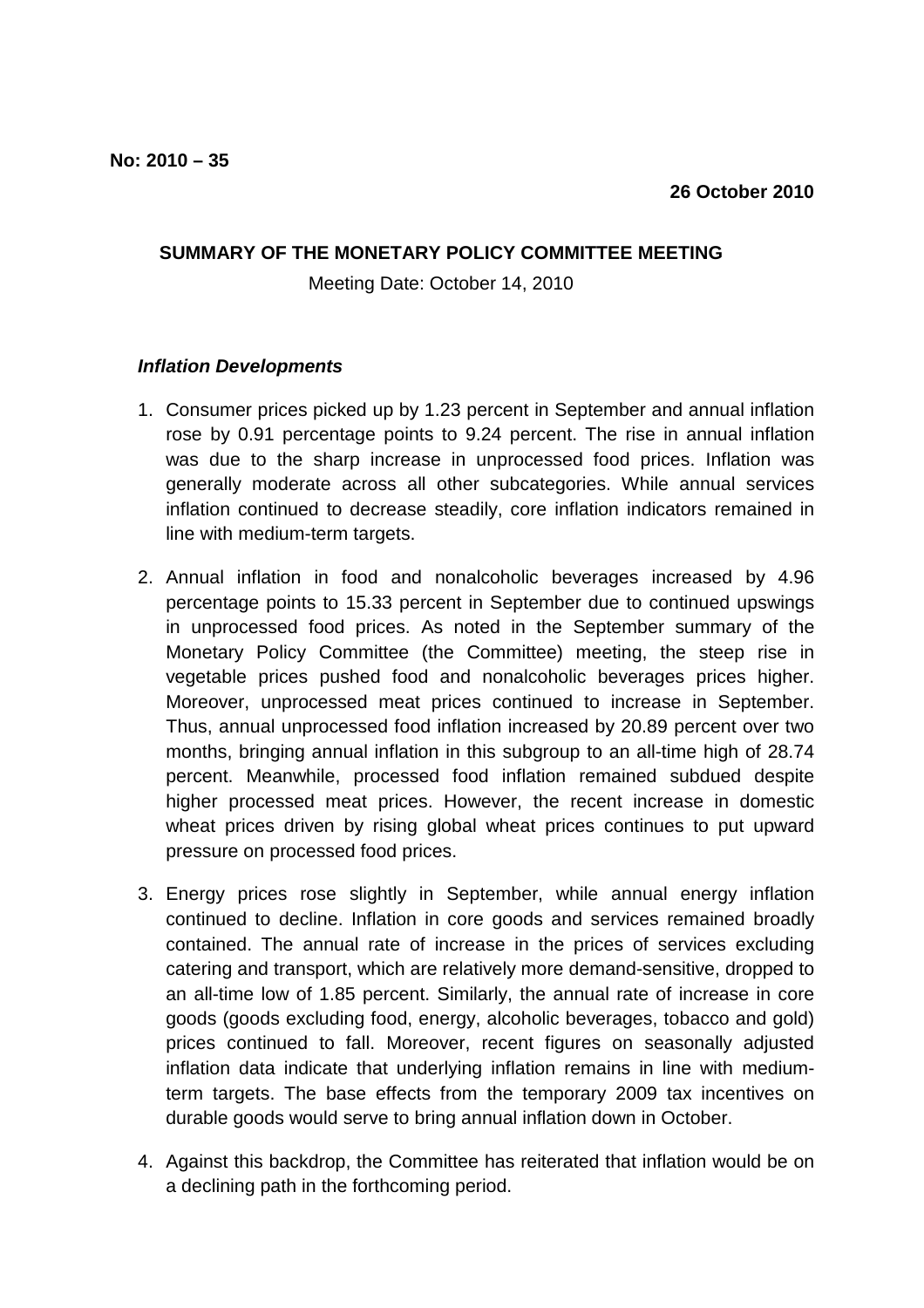## **Factors Affecting Inflation**

- 5. Recent data releases suggest that the economy continues to recover. Industrial production grew by a seasonally adjusted 2.7 percent month-onmonth in August and by 1.0 percent compared to the previous quarter during July-August. Taking into account the July-August developments as well as the September and the fourth quarter leading indicators, industrial production growth is expected to slow in the third quarter, but then accelerate in the fourth quarter. However, the Committee has noted that, despite posting quarterly gains since the second quarter of 2009, industrial production is still running below pre-crisis levels.
- 6. Domestic demand displays a relatively stronger outlook. Both the July-August data on the production and imports of consumer goods and the September survey indicators show that private consumption demand continued to recover steadily during the third quarter. Moreover, the improvement in consumer confidence indicates that private consumption demand would remain robust in the final quarter. In addition, investments are expected to recover further in the third quarter and grow markedly year-on-year. In fact, indices for the production and imports of investment goods increased during July-August compared to the previous quarter, while firms' investment expectations continued to improve steadily over these two months and rose sharply in September. Yet, the Committee has stated that the uncertainty about foreign demand might dampen investment growth, particularly in the manufacturing industry.
- 7. Uncertainty regarding foreign demand remains elevated. After falling in June and July, the export quantity index excluding gold moved up in August yet remained below its level in May. According to recent foreign trade data, exports grew slightly in September and October, with new manufacturing orders following a similar pattern. Amid weak foreign demand underpinned by signs of slowing global trade and projections of a slowdown in the pace of the global recovery, the Committee reiterated that it would take a while before industrial capacity utilization rates return to pre-crisis levels.
- 8. Although employment conditions continue to improve, unemployment rates still remain elevated. Industrial employment continued to recover in June, whereas services employment dropped slightly in seasonally adjusted terms. Thirdquarter leading indicators suggest that the halt in non-farm employment growth is temporary and employment would continue to rise gradually. Nevertheless, the Committee has reiterated that the unemployment rates would remain higher than pre-crisis levels for some time, containing unit labor costs.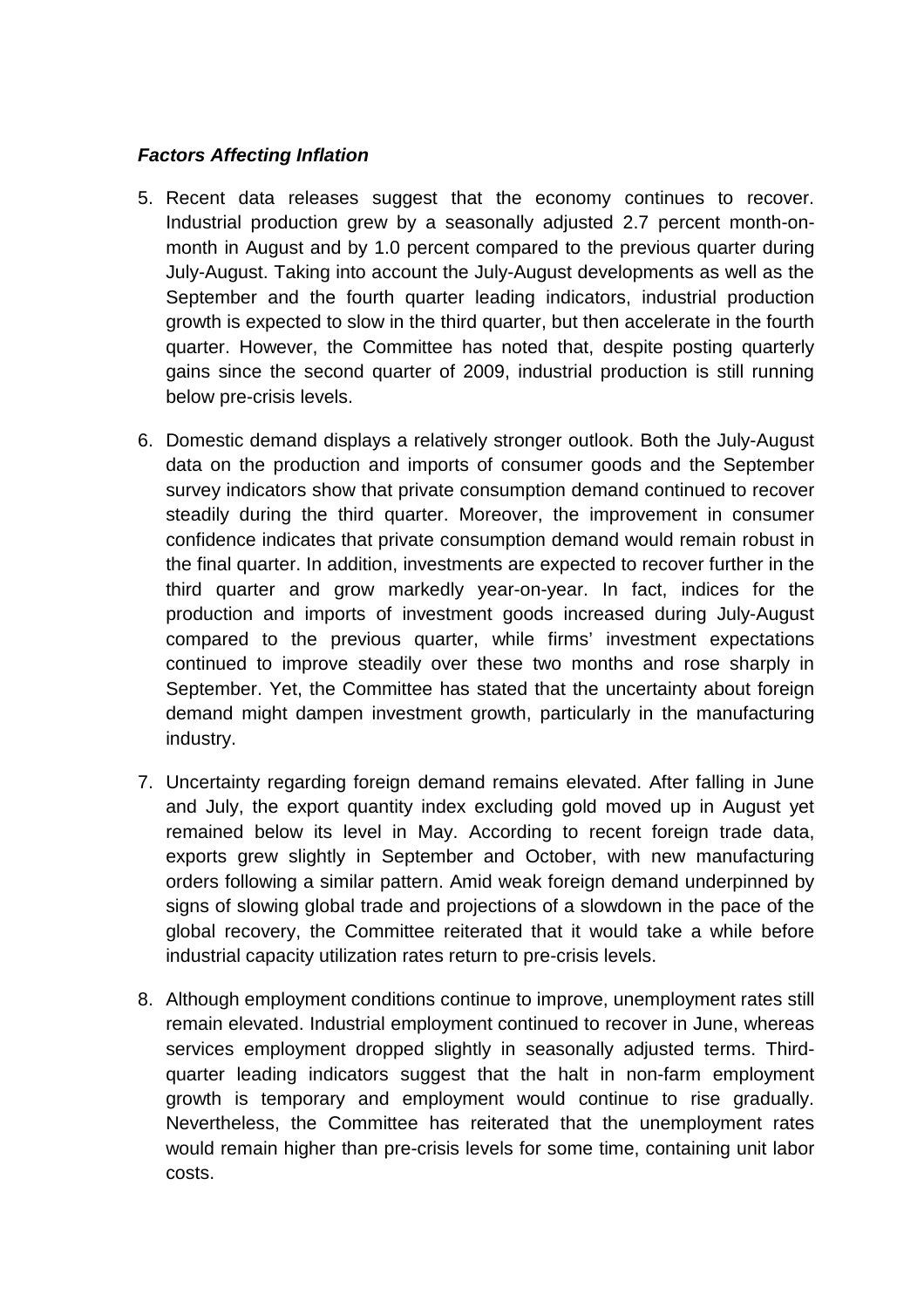## **Risks and Monetary Policy**

- 9. The Committee has assessed the inflation forecasts and the economic outlook to be presented in the Inflation Report. In line with the developments outlined above, inflation forecasts were based on an outlook which envisages that domestic demand is stronger compared to the previous period, external demand continues to restrain economic activity, and thus aggregate demand conditions continue to support disinflation, albeit to a lesser degree. Therefore, it is expected that inflation would be on a declining path in the forthcoming period, while core inflation would remain consistent with the medium-term targets.
- 10. In light of these assessments, the Committee has reiterated that it would be necessary to maintain policy rates at current levels for some time, and to keep them at low levels for a long period. On the other hand, in order to enhance the efficient functioning of the Turkish lira market, the Committee has decided to reduce the borrowing rates by 50 basis points.
- 11. Developments regarding global economic activity would continue to be the main factor driving inflation dynamics and the monetary policy outlook. Recently, leading indicators of economic activity continue to slow down, underscoring downside risks especially regarding the US economy. Furthermore, ongoing problems in credit, real estate, and labor markets across developed economies and the uncertainties regarding the impact of fiscal consolidations suggest that the downside risks regarding the pace of global growth are likely to persist for some time. The Committee stated that, should the global economy face a longer-than-anticipated period of anemic growth, the monetary tightening envisaged during the final quarter of 2011 under the baseline scenario of the October Inflation Report may be postponed. Moreover, it was indicated that an outcome whereby global economic problems intensify and contribute to a contraction of domestic economic activity, may trigger a new easing cycle. By contrast, it was underscored that monetary tightening may be implemented in an earlier period, should the recovery in economic activity turn out to be faster than expected.
- 12. Expectations of more accommodative monetary policies in developed economies have been leading to a surge in capital flows toward emerging markets. This development, coupled with the relative improvement in the creditworthiness of Turkey, exacerbates the risks related to the divergence between the domestic and external demand. While not yet a significant concern regarding financial stability, the Committee has indicated that these developments support the implementation of the "exit strategy" measures. Therefore, the Committee has indicated that it would be appropriate to proceed with the remaining measures outlined in the exit strategy that were